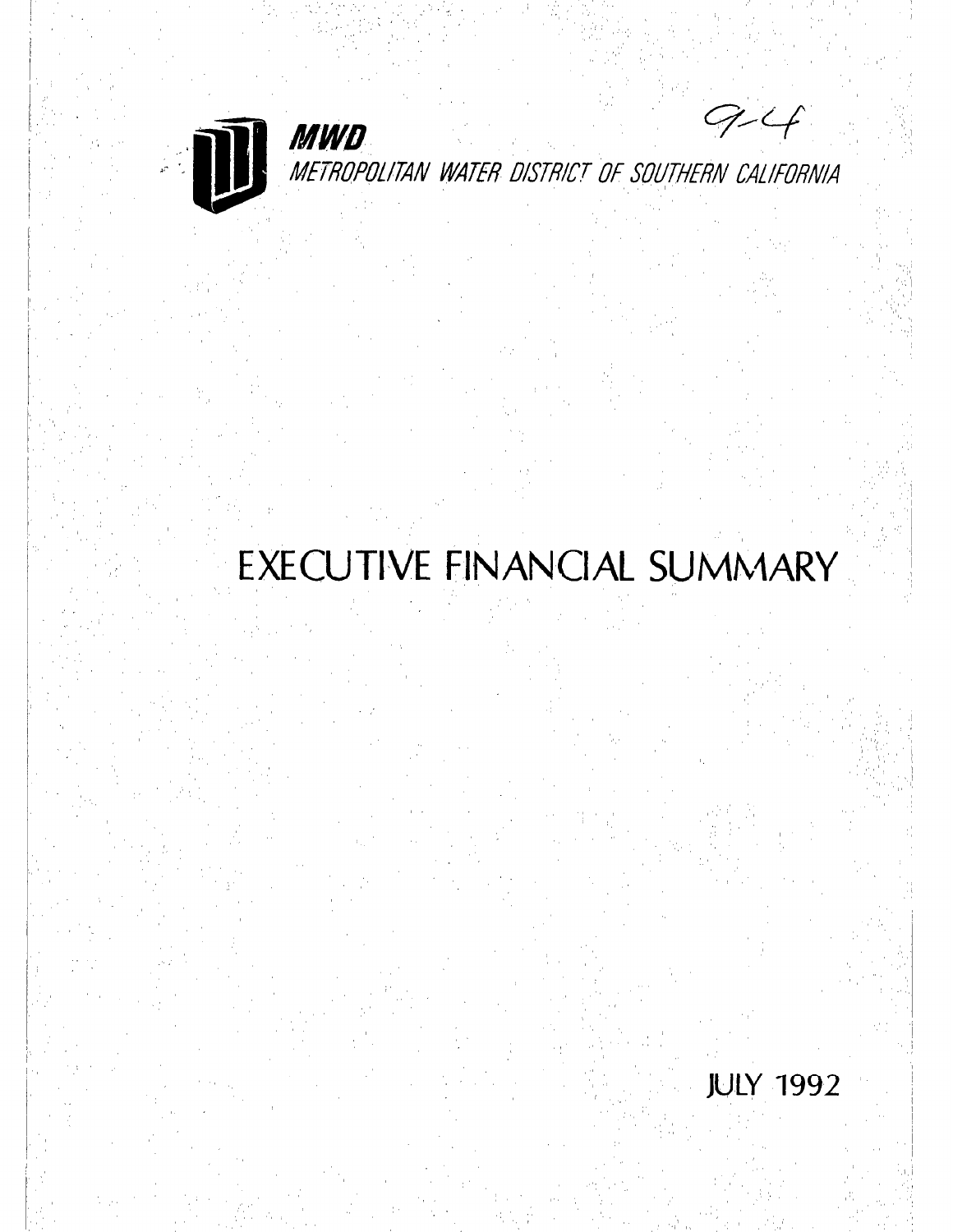# **METROPOLITAN WATER DISTRICT**

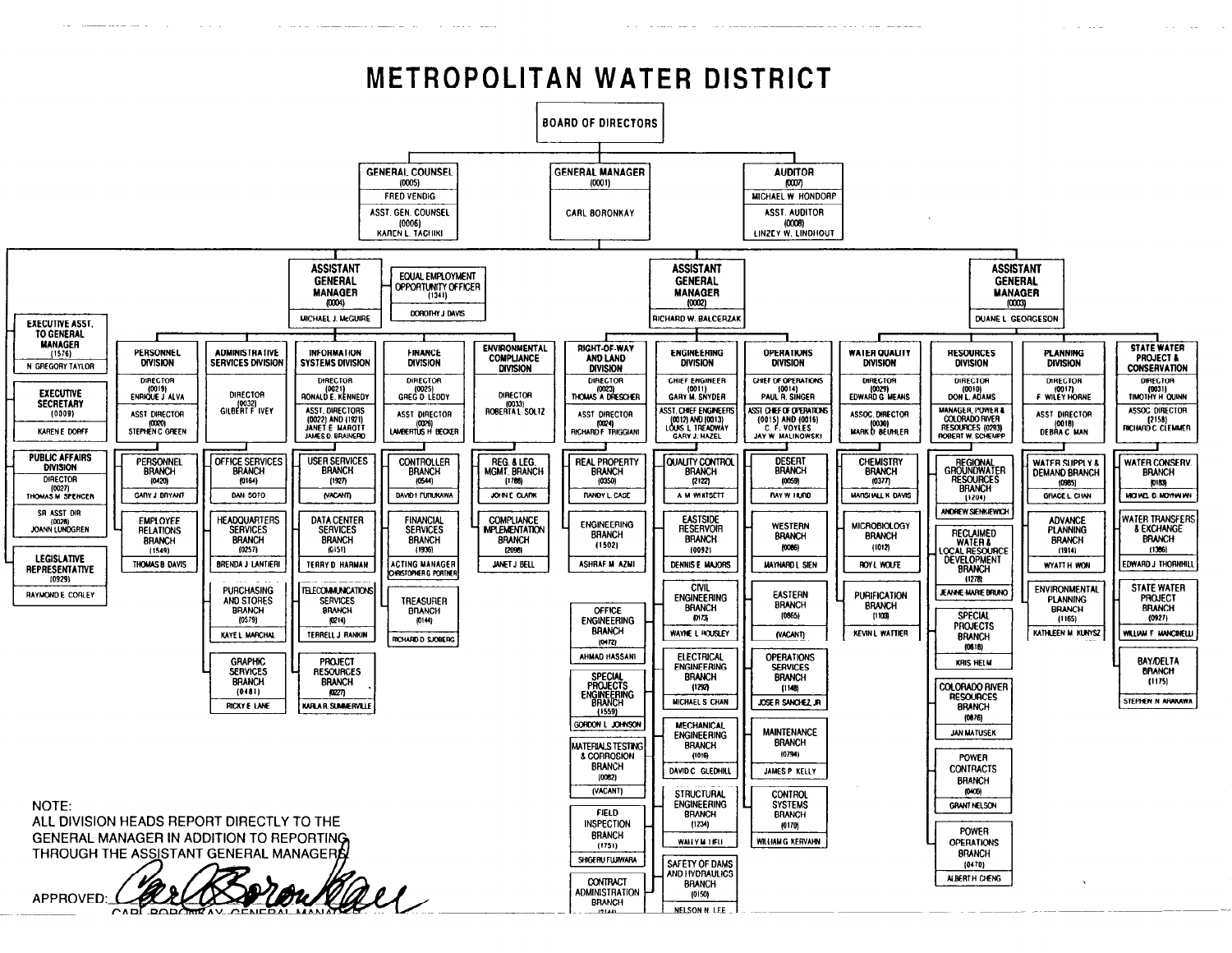

**MWD** METROPOLITAN WATER DISTRICT OF SOUTHERN CALIFORNIA

**To:** Board of Directors

From: General Manager

Subject: Executive Financial Summary

Transmitted herewith is the District's Executive Financial Summary for the 1992-93 fiscal year as of July 31, 1992.

| Controller's Report                      | Page |
|------------------------------------------|------|
| Transmittal Letter                       |      |
| Accrual Basis Statements:                |      |
| Balance Sheet                            |      |
| Statement of Operations                  | 4    |
| Cash Basis Information:                  |      |
| Receipts, Disbursements, Balances and    |      |
| Appropriated Funds by Fund Type          | 5    |
| Budget v. Cost                           | 6    |
| Supplementary Information (Graphs):      |      |
| Projected and Actual Construction Costs  | 9    |
| Projected Fixed SWC Charges Through 2035 | 10   |
| Historical Construction Expenditures     |      |
| Treasurer's Report                       |      |

Eligibility of Securities 12 Transmittal Letter 13 Summary of Investment Activity and Status of Cash 14 bummury of investment necrvity und beatas of cash and the standard state of the state of the value of  $\sim$  15

This Executive Financial Summary replaces the THIS ENCORCITO I INDICATE SUMMAIT TOPIQOOS CHO.<br>Controller's Monthly Financial Report in order to provid financial information to the Board in a more concise format.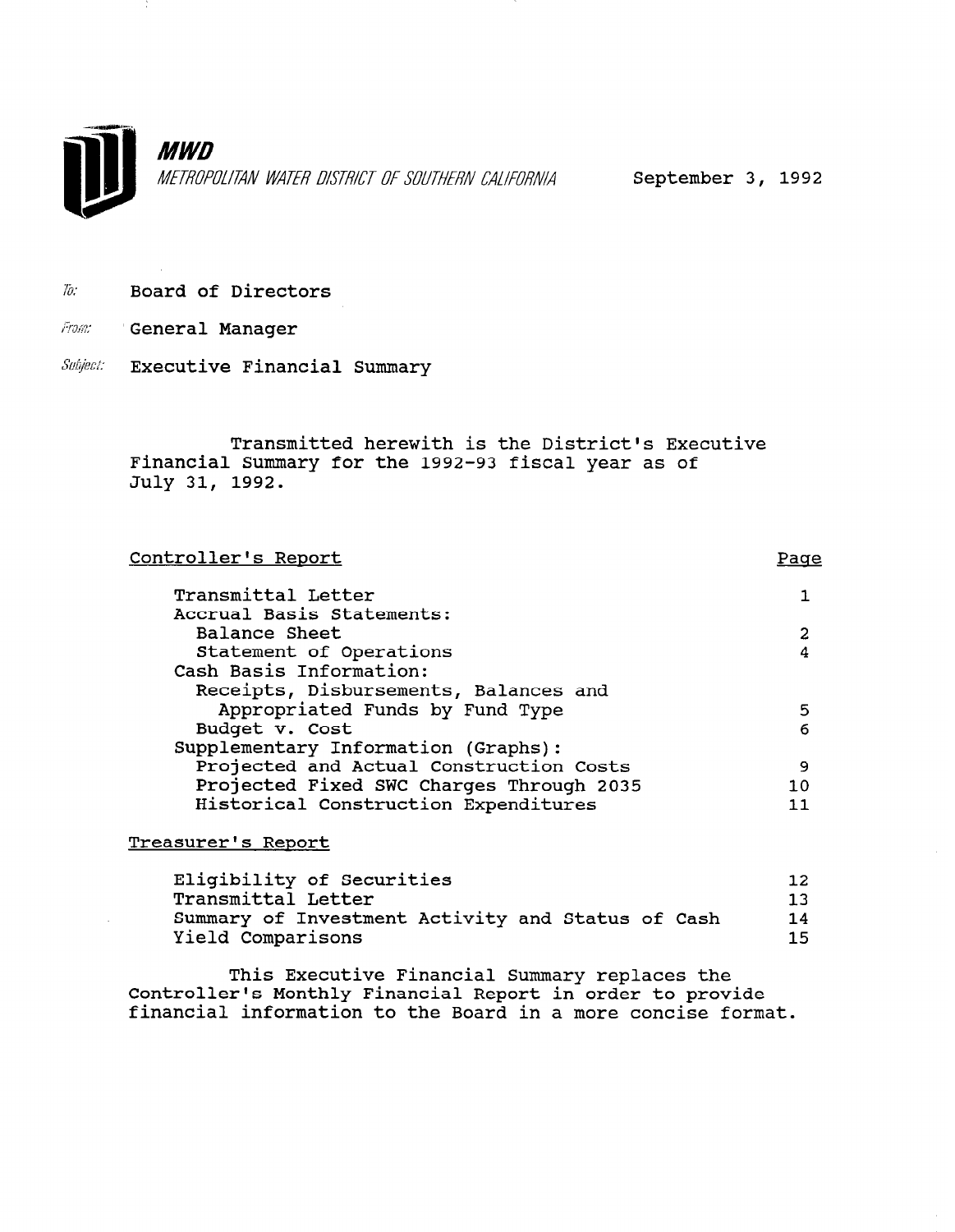Board of Directors -2- September 3, 1992

Subsequent monthly issues of the Executive Financial Summary will include additional improvements such as graphs to better communicate financial and budget information. The more detailed Controller's Monthly Financial Report will continue to be produced for use by staff and it will be made available to interested Board members upon request.

Carl Boronkay

Gregleddy

By: Greg Leddy Director of Finance

GDL/DIF/mjw

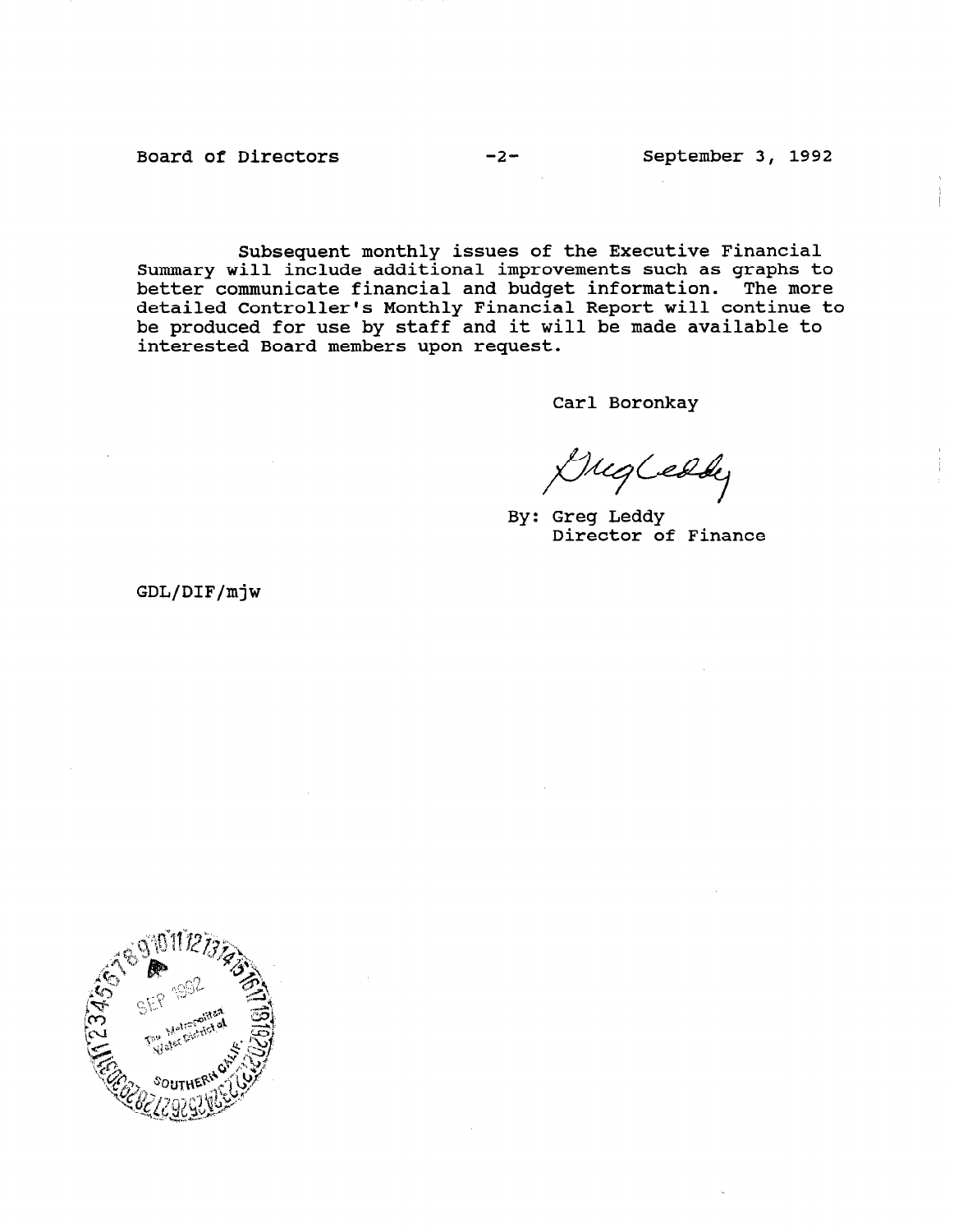

September 3, 1992

Ta: General Manager

Fram: Controller

Subject: Monthly Financial Report

Transmitted herewith is the Monthly Financial Report as of July 31, 1992. Included in the report are the following statements:

- · Balance Sheet
- · Statement of Operations--Accrual Basis
- · Statement of Receipts, Disbursements, and Balances by Fund
- · Supplementary Information

The following appropriations were closed in July and transferred to Completed Features.

#### Appn. Description

| 370 | CRA, all pump plants, repl. thermometers & recorders   |
|-----|--------------------------------------------------------|
| 432 | All pump plants--modify 480 V. station pwr supply sys. |
| 616 | Jensen--replace seven self-priming centrifugal pumps   |
| 619 | L. Mathews Headworks--concrete traffic barrier wall    |

David I. Furuka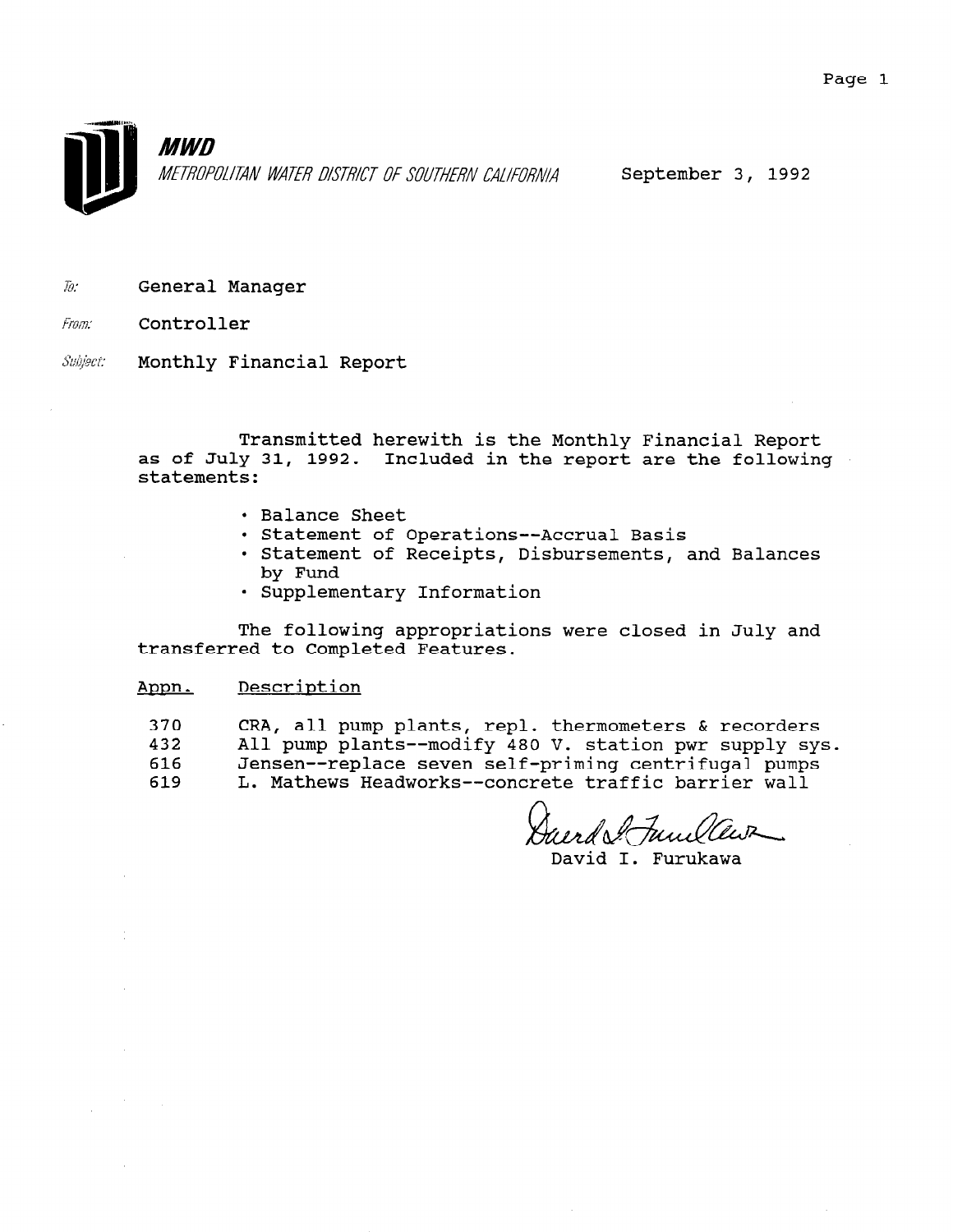## Page 2

# BALANCE SHEET AS OF JULY 31, 1992

## ASSETS

## CASH AND INVESTMENTS

## 695,206,589.84

### ACCOUNTS RECEIVABLE

| Tax Assessments                 | 103,629,419.78 |                  |
|---------------------------------|----------------|------------------|
| Annexation Charges              | 39,526,077.65  |                  |
| Water Sales                     | 96,880,370.40  |                  |
| Power Recoveries                | 2,432,357.69   |                  |
| Interest Accrued on Investments | 7,244,993.65   |                  |
| Notes Receivable                | 487,276.37     |                  |
| Sundry                          | 2,913,025.33   | 253, 113, 520.87 |
|                                 |                |                  |

### **INVENTORIES**

17,687,966.79

 $\epsilon$ 

#### OTHER ASSETS

| Deferred Charges                         | 272,814,541.47 |                |
|------------------------------------------|----------------|----------------|
| Feasibility Studies, Reimbursables, etc. | 7,357,963.02   |                |
| Construction & Right of Way Deposits     | 2,063,513.00   | 282,236,017.49 |

# PROPERTY, PLANT AND EQUIPMENT

| Land, Easements & Right of Way<br>Completed Features          | 1,528,787,278.00                       | 139,724,692.11   |
|---------------------------------------------------------------|----------------------------------------|------------------|
| Work in Progress<br>Less: Allowance for Depreciation          | 593,058,984.27<br>393,068,355.37)      | 1,728,777,906.90 |
| Preoperating Costs - Capitalized<br>Less: Portion Amortized   | 44, 594, 758.04<br>17,005,050.71)      | 27,589,707.33    |
| Participation Rights - State Fac.<br>Less: Portion Amortized  | 2,280,278,169.50<br>(1,004,941,766.00) | 1,275,336,403.50 |
| Participation Rights - Other Fac.<br>Less: Portion Amortized  | 28,178,834.00<br>600,933.00)           | 27,577,901.00    |
| Major Operating Equipment<br>Less: Allowance for Depreciation | 58, 471, 644.54<br>32,275,568.48)      | 26,196,076.06    |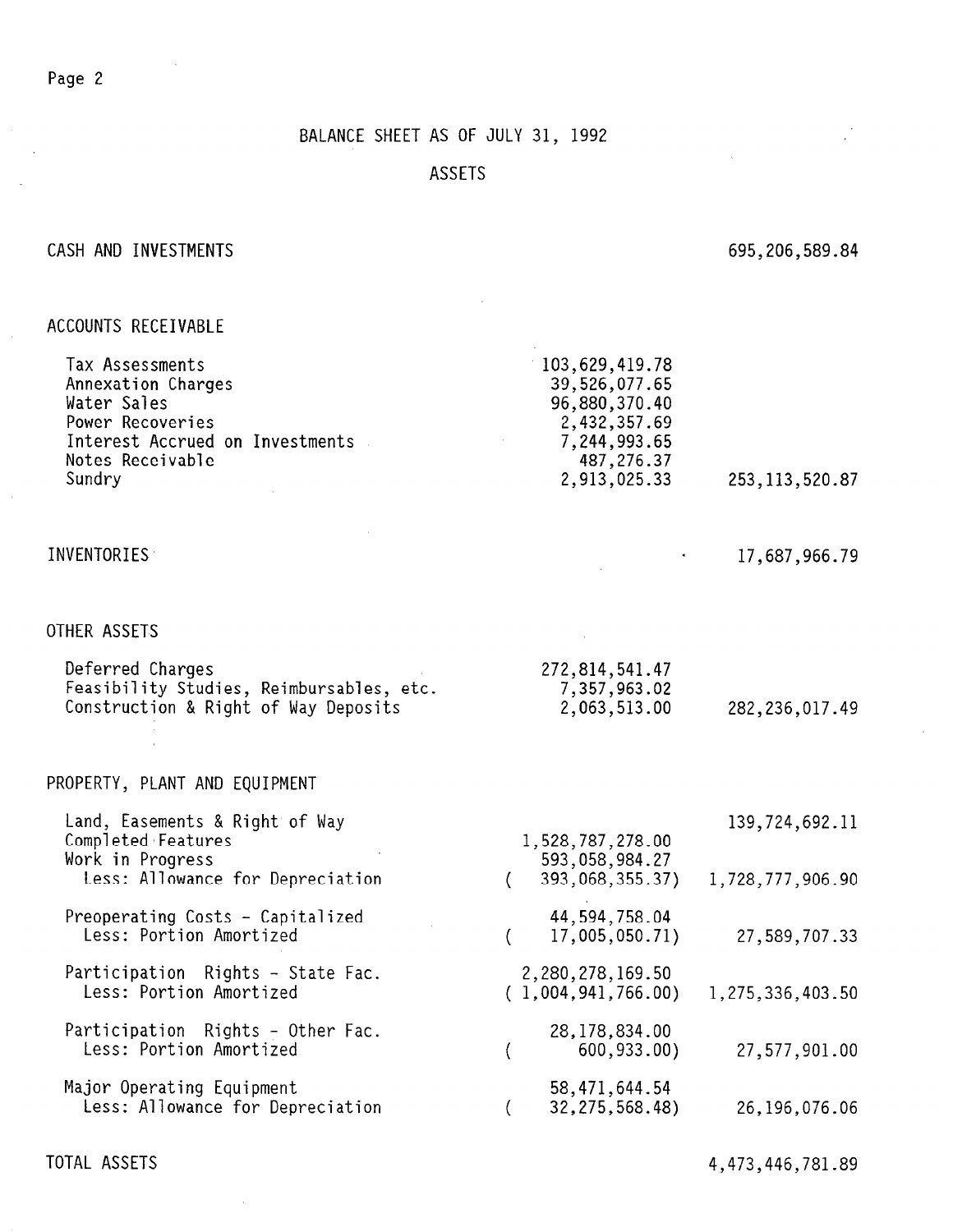$\sim$   $\sim$ 

# BALANCE SHEET AS OF JULY 31, 1992

# LIABILITIES AND EQUITY

## ACCOUNTS PAYABLE & ACCRUED EXPENSE

| Commercial Paper Notes<br>Matured Bonds & Coupons not                                                                                                                                                                                                                                         | 60,000,000.00                                                                                            |                     |
|-----------------------------------------------------------------------------------------------------------------------------------------------------------------------------------------------------------------------------------------------------------------------------------------------|----------------------------------------------------------------------------------------------------------|---------------------|
| Presented for Payment.<br>2,290,916.29<br>Bond Int. Accrued but not Due<br>21, 544, 262.94<br>Accrued Prem. on Called Bonds<br>15, 250.12)<br>Participation Rights - State Facilities<br>State Variable and Minimum OMP&R<br>Services, Material, etc.<br>Compensated Absences<br>Trust Funds  | 23,819,929.11<br>190,733,711.00<br>205, 271, 682.00<br>28, 567, 723. 14<br>16,802,246.19<br>4,610,430.21 |                     |
| Customer Deposits                                                                                                                                                                                                                                                                             | 8,346,771.00                                                                                             | 538, 152, 492.65    |
| DEFERRED INCOME                                                                                                                                                                                                                                                                               |                                                                                                          |                     |
| Deferred Deliveries of Exchange Water<br>Deferred Tax Levies - Current Year<br>PERS Employer Credits<br>Deferred Interest<br>Deferred Water Bank Sales                                                                                                                                        | 444,636.69<br>91,030,000.00<br>22,440,880.00<br>648,893.71                                               | ÷.                  |
| LONG TERM OBLIGATIONS                                                                                                                                                                                                                                                                         |                                                                                                          | 114,564,410.40      |
| Bonds & Notes Payable:<br>Colorado River G.O. Bonds - 1931<br>1966/69 G.O. Bonds<br>G.O. Refunding Bonds<br>Revenue Bonds<br>Revenue Refunding Bonds                                                                                                                                          | 750,000.00<br>541,885,000.00<br>139,900,000.00<br>364, 375, 000.00<br>283, 215, 000.00                   | 1,330,125,000.00    |
| Other Long Term Obligations:<br>Due to San Diego County Water Authority<br>for First San Diego Aqueduct<br>Unamortized Bond Premium<br>Unamortized Bond Discount<br>Employees' Deferred Compensation payable<br>Obligation for Off-Aqueduct Power Facilities<br>Interest To Be Rebated To IRS | 511,000.57<br>26,065.13<br>(19,366,629.69)<br>24, 324, 370.09<br>173, 165, 351.00<br>5,677,890.40        | 184, 338, 047.50    |
| EQUITY                                                                                                                                                                                                                                                                                        |                                                                                                          |                     |
| Contributions<br>Annexation Commitments<br>Other Retained Earnings                                                                                                                                                                                                                            | 28,550,691.04<br>354, 474, 483.49<br>1,923,241,656.81                                                    | 2,306,266,831.34    |
| TOTAL LIABILITIES AND EQUITY                                                                                                                                                                                                                                                                  |                                                                                                          | 4, 473, 446, 781.89 |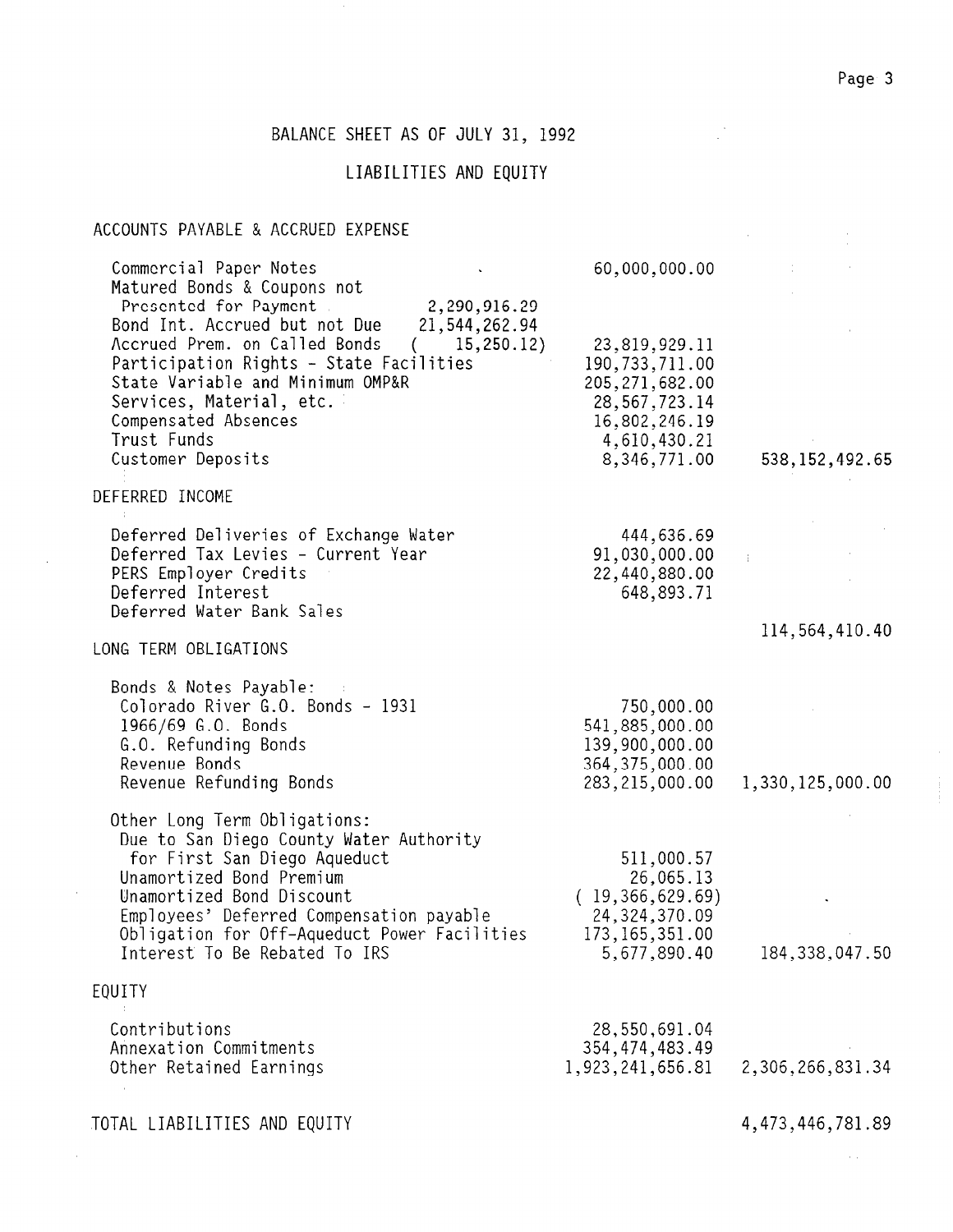# STATEMENT OF OPERATIONS

 $\bar{z}$ 

# FISCAL YEAR THROUGH JULY 31, 1992

| GROSS OPERATING INCOME<br>Water Sales:                                                                                                                         | Acre Feet                                         |                                                                        |                      |
|----------------------------------------------------------------------------------------------------------------------------------------------------------------|---------------------------------------------------|------------------------------------------------------------------------|----------------------|
| Noninterruptible<br>Untreated<br>Treated                                                                                                                       | 47,390.0<br>111,255.1                             | 12,886,654.00<br>36, 104, 016.30                                       |                      |
| Interruptible<br>Untreated<br>Treated<br>Reclaimed Water                                                                                                       | 7,240.3<br>7,520.0<br>2,036.8<br>175,442.2        | 1,328,581.70<br>2,100,172.50<br>171,091.20<br>52,590,515.70            |                      |
| Power Recoveries:                                                                                                                                              | 31,022,000 kWh )<br>- (                           | 1,631,599.23                                                           | 54, 222, 114.93      |
| OPERATION AND MAINTENANCE<br>Operations<br>Power and Water Costs                                                                                               |                                                   | 15,727,005.96<br>20,710,613.83                                         | 36, 437, 619.79      |
| Operating Income before Amort. & Depr.                                                                                                                         |                                                   |                                                                        | 17,784,495.14        |
| Depreciation, Plant                                                                                                                                            | Amort. of Participation Rights in State Project   | 6,276,449.00<br>1,998,838.00                                           | 8,275,287.00         |
| Operating Income                                                                                                                                               |                                                   |                                                                        | 9,509,208.14         |
| OTHER INCOME<br>Net Tax Revenues<br>Interest Earned on Investments<br>Property Rentals<br>Gain on Land Sales<br>Earnings on Escrow Accounts<br>Sundry Revenues | Current Interest Levies - Annexation Commitments  | 7,403,494.58<br>2,695,287.84<br>170,000.00<br>12,925.49<br>74, 174. 48 | 10, 355, 882.39      |
| INTEREST AND OTHER EXPENSE<br>Bond Interest Expense<br>Adjustment for OAPF Obligation<br>Arbitrage Rebate Tax                                                  |                                                   | 4,545,219.03                                                           |                      |
| Sundry Expense                                                                                                                                                 |                                                   | 148,073.71                                                             | 4,693,292.74         |
|                                                                                                                                                                | Income before Annex. Inc. & Prior Years' Adjust.  |                                                                        | 15, 171, 797. 79     |
| ANNEXATION INCOME<br>New Annexations - Principal                                                                                                               | Levies for Uncapitalized Annexation - Principal   | 10,000.00                                                              | 10,000.00            |
|                                                                                                                                                                | ADJUSTMENTS OF PRIOR YEARS' POWER AND WATER COSTS |                                                                        | 17,125,770.00        |
| NET INCOME                                                                                                                                                     |                                                   |                                                                        | 32, 307, 567.79      |
| RETAINED EARNINGS AT START OF YEAR                                                                                                                             |                                                   |                                                                        | 2, 245, 408, 572. 51 |
| RETAINED EARNINGS TO DATE                                                                                                                                      |                                                   |                                                                        | 2, 277, 716, 140. 30 |

 $\ddot{\phantom{a}}$ 

 $\mathcal{A}$ 

 $\hat{\mathcal{A}}$ 

 $\bar{\beta}$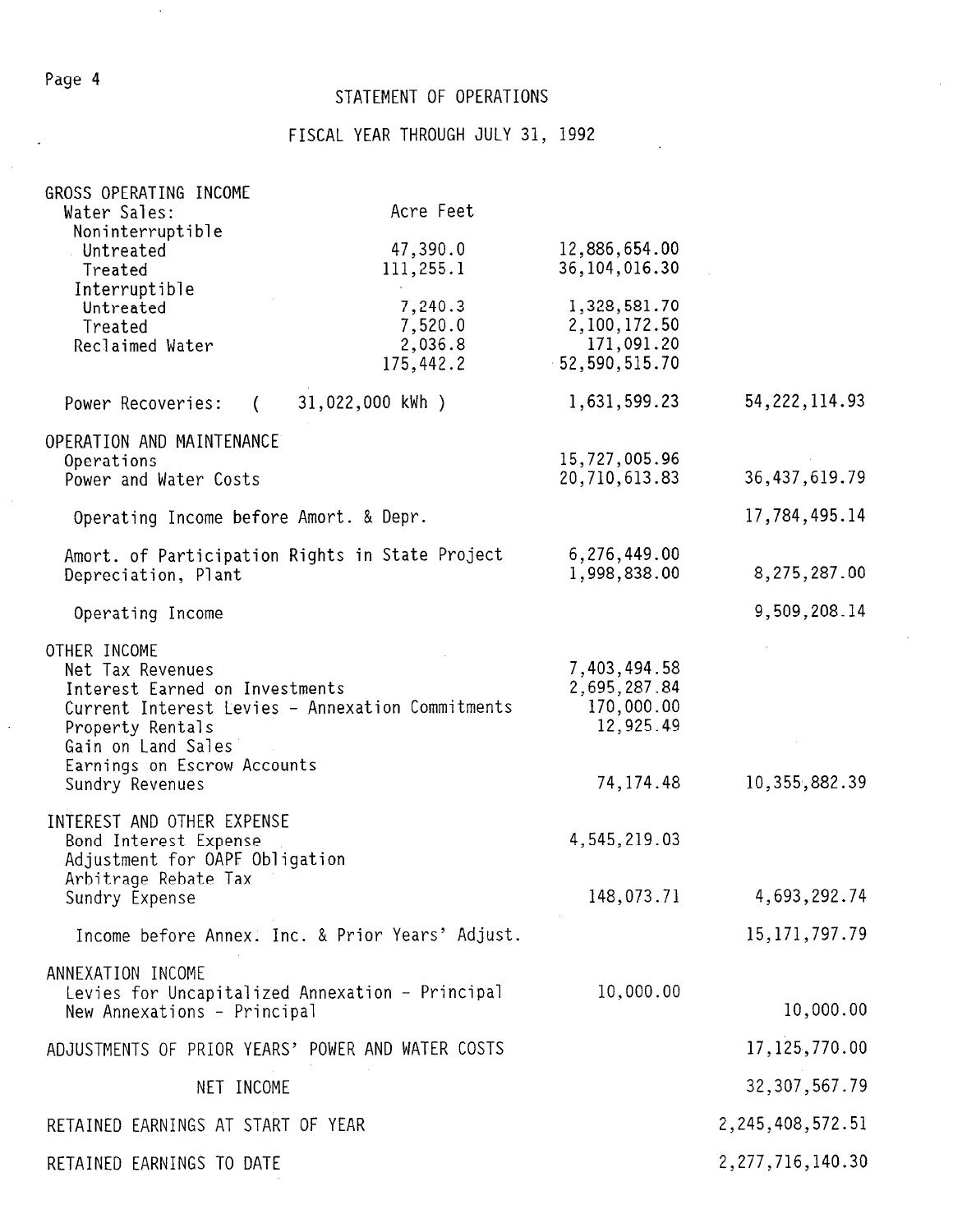| STATEMENT OF RECEIPTS, DISBURSEMENTS, BALANCES AND APPROPRIATED FUNDS BY FUND TYPE<br>JULY 1, 1992 THROUGH JULY 31, 1992 |                                  |                                       |                                        |                                              |                               |                                         |                                             | <b>TRUST AND</b><br><b>DEFERRED</b> |
|--------------------------------------------------------------------------------------------------------------------------|----------------------------------|---------------------------------------|----------------------------------------|----------------------------------------------|-------------------------------|-----------------------------------------|---------------------------------------------|-------------------------------------|
|                                                                                                                          | <b>OPERATING</b><br><b>FUNDS</b> | <b>STATE CONTRACT</b><br><b>FUNDS</b> | DEBT<br><b>SERVICE</b><br><b>FUNDS</b> | RATE<br><b>STABILIZATION</b><br><b>FUNDS</b> | PAY-AS-YOU-<br><b>GO FUND</b> | <b>REVOLVING</b><br><b>CONSTR. FUND</b> | <b>REVENUE BOND</b><br><b>CONSTR. FUNDS</b> | <b>COMPENSATION</b><br><b>FUNDS</b> |
| <b>BALANCES - START OF PERIOD</b>                                                                                        |                                  |                                       |                                        |                                              |                               |                                         |                                             |                                     |
| <b>CASH AND INVESTMENTS</b>                                                                                              | 221,042,239.91                   | 58,717,348.81                         | 79,853,211.50                          | 146,765,371.62                               | 50,002,583.23                 | 6,281,359.49                            | 201,707,355.85                              | 33,747,568.43                       |
| <b>RECEIPTS</b>                                                                                                          |                                  |                                       |                                        |                                              |                               |                                         |                                             |                                     |
| <b>Net Tax Collections</b>                                                                                               |                                  | 902,758.69                            | 1,565,906.58                           |                                              |                               |                                         |                                             |                                     |
| <b>Water Sales</b>                                                                                                       | 35,403,075.80                    |                                       |                                        |                                              |                               |                                         |                                             |                                     |
| Power Recoveries                                                                                                         | 2,273,819.09                     |                                       |                                        |                                              |                               |                                         |                                             |                                     |
| Interest on Investments                                                                                                  | 752,071.06                       | 283,094.39                            | 368,157.69                             | 1,523,206.38                                 | 120,252.93                    | 6,669.92                                | 796,248.41                                  | 330,346.73                          |
| <b>Bond Sales/CP Sales</b>                                                                                               |                                  |                                       |                                        |                                              |                               |                                         |                                             |                                     |
| <b>Other Collections</b>                                                                                                 | 33,613.74                        |                                       |                                        |                                              |                               |                                         |                                             |                                     |
| TOTAL RECEIPTS                                                                                                           | 38,462,579.69                    | 1,185,853.08                          | 1,934,064.27                           | 1,523,206.38                                 | 120,252.93                    | 6,669.92                                | 796,248.41                                  | 330,346.73                          |
| INTER-FUND TRANSFERS                                                                                                     | (9, 191, 658.52)                 | 11,254,672.96                         | 3,931,272.20                           |                                              | (6,000,000,00)                |                                         | 5,713.36                                    |                                     |
| <b>REIMBURSEMENTS</b>                                                                                                    |                                  |                                       |                                        |                                              |                               |                                         |                                             |                                     |
| <b>Operation &amp; Maintenance</b>                                                                                       | 70,113.12                        |                                       |                                        |                                              |                               |                                         |                                             |                                     |
| <b>Operating Equipment</b>                                                                                               |                                  |                                       |                                        |                                              |                               |                                         |                                             |                                     |
| Inventories                                                                                                              |                                  |                                       |                                        |                                              |                               |                                         |                                             |                                     |
| Construction                                                                                                             | 959,170.59                       |                                       |                                        |                                              |                               |                                         | 2,734.04                                    |                                     |
| Interest & Premium on Bonds                                                                                              |                                  |                                       |                                        |                                              |                               |                                         |                                             |                                     |
| TOTAL REIMBURSEMENTS                                                                                                     | 1.029,283.71                     |                                       |                                        |                                              |                               |                                         | 2,734.04                                    |                                     |
| <b>DISBURSEMENTS</b>                                                                                                     |                                  |                                       |                                        |                                              |                               |                                         |                                             |                                     |
| <b>Operation &amp; Maintenance</b>                                                                                       | 21.926,659.57                    |                                       |                                        |                                              |                               |                                         |                                             |                                     |
| <b>Operating Equipment (Net)</b>                                                                                         | (840, 945.03)                    |                                       |                                        |                                              |                               |                                         |                                             |                                     |
| Invent. & Undistr. Payroll (Net)                                                                                         | 5,173,033.94                     |                                       |                                        |                                              |                               |                                         |                                             |                                     |
| Construction                                                                                                             | 4,493,758.11                     |                                       |                                        |                                              | 136,077.03                    | 36,029.05                               | 9,146,256.08                                |                                     |
| <b>DWR</b> - Capital Payments                                                                                            |                                  | 53,676,344.00                         |                                        |                                              |                               |                                         |                                             |                                     |
| DWR - Minimum O&M                                                                                                        | 14,935,348.00                    |                                       |                                        |                                              |                               |                                         |                                             |                                     |
| <b>Off Aqueduct Facilities</b>                                                                                           | 6,280,593.00                     | 10,080,715.00                         |                                        |                                              |                               |                                         |                                             |                                     |
| CRA - Power                                                                                                              | 1,694,295.25                     |                                       |                                        |                                              |                               |                                         |                                             |                                     |
| SWC - Variable Power                                                                                                     | 1,579,206.00                     |                                       |                                        |                                              |                               |                                         |                                             |                                     |
| SWC - Credit                                                                                                             |                                  |                                       |                                        |                                              |                               |                                         |                                             |                                     |
| <b>DWR - Water Bank</b>                                                                                                  | 393,900.00                       |                                       |                                        |                                              |                               |                                         |                                             |                                     |
| To SDCWA - Ist Aqueduct                                                                                                  | 52,863.24                        |                                       |                                        |                                              |                               |                                         |                                             |                                     |
| Debt Service on MWD Bonds                                                                                                |                                  |                                       | 19,655,399.33                          |                                              |                               |                                         |                                             |                                     |
| Net Book Losses on Investment                                                                                            |                                  |                                       |                                        |                                              |                               |                                         |                                             |                                     |
| <b>Inansactions</b>                                                                                                      |                                  |                                       | (3,449.90)                             |                                              |                               |                                         |                                             |                                     |
| TOTAL DISBURSEMENTS                                                                                                      | 55,688,712.08                    | 63,757,059.00                         | 19,651,949.43                          |                                              | 136,077.03                    | 36,029.05                               | 9,146,256.08                                |                                     |
| TRUST ACCOUNT TRANSACTIONS                                                                                               | 80,636.57                        |                                       |                                        |                                              |                               |                                         |                                             | 33,757.94                           |
| <b>BALANCES - END OF PERIOD</b>                                                                                          |                                  |                                       |                                        |                                              |                               |                                         |                                             |                                     |
| <b>CASH AND INVESTMENTS</b>                                                                                              | 195,734,369.28                   | 7,400,815.85                          | 66,066,598 54                          | 148,288,578.00                               | 43,986,759.13                 | 6,252,000.36                            |                                             |                                     |
|                                                                                                                          |                                  |                                       |                                        |                                              |                               |                                         | 193,365,795.58                              | 34,111,673.10                       |
| <b>APPROPRIATED FUNDS</b>                                                                                                | 514,145,510.00                   | 202, 196, 776.00                      | 112,179,336.00                         |                                              | 15,820,435.00                 | 11,977,357.00                           | 476.685.664.00                              |                                     |

 $\sim 10^6$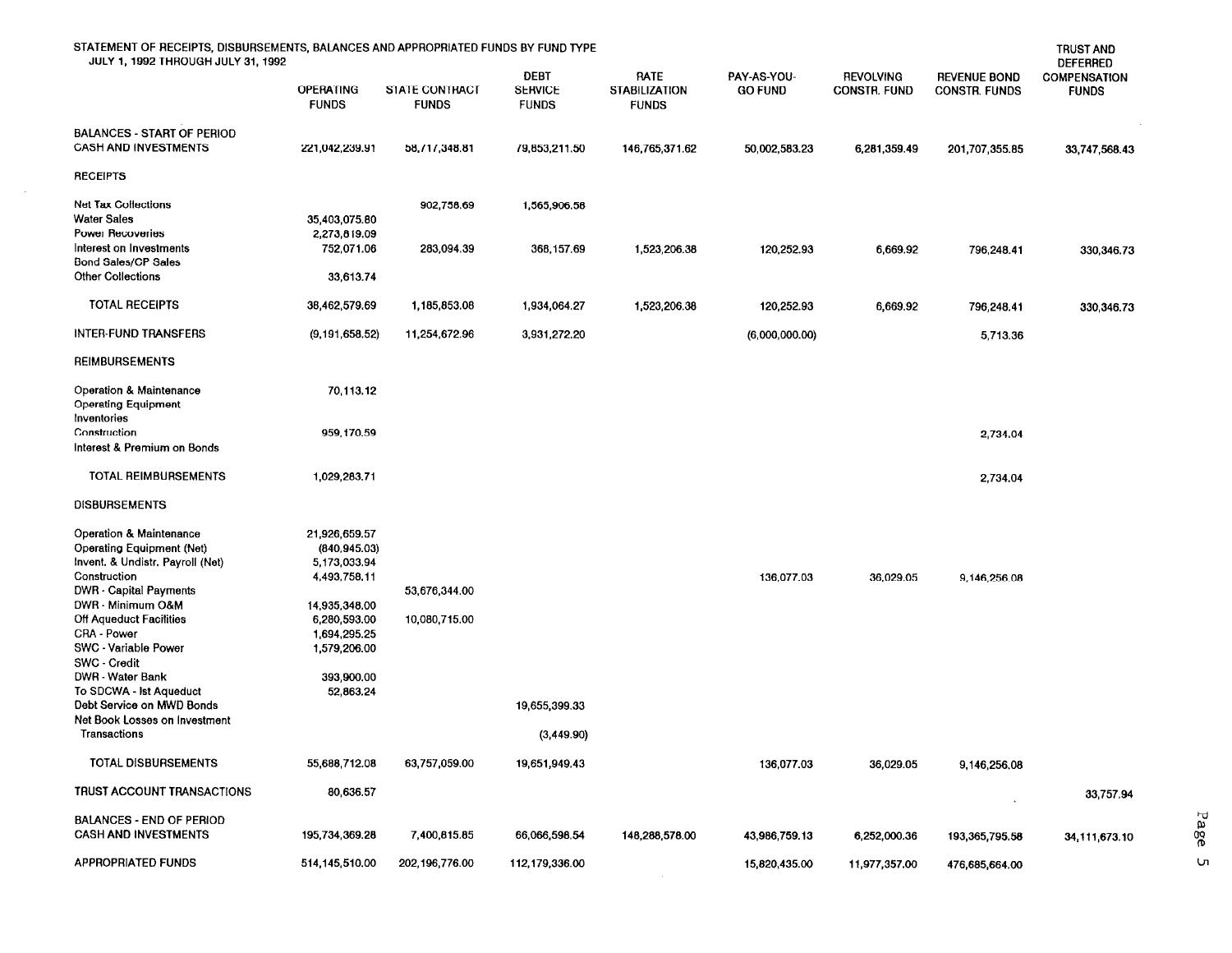#### BUDGET VS COST REPORT - CASH BASIS SUMMARY\* JULY 1, 1992 - JULY 31, 1992 /IN MILLIONS OF DOLLARS)

|                                                                                                                              |               | ANNUAL BUDGET ACTUAL VARIANCE**<br>BUDGET TO DATE TO DATE AMOUNT PERCENT    |             |                               |                |  |
|------------------------------------------------------------------------------------------------------------------------------|---------------|-----------------------------------------------------------------------------|-------------|-------------------------------|----------------|--|
| OPERATING RECEIPTS:                                                                                                          |               | _________                                                                   | ---------   |                               |                |  |
| Receipts from Water Sales<br>Additional Revenues                                                                             | 528.1<br>50.0 | $35.0$ $35.4$ $0.4$ 1<br>$0.0$ $0.0$ $0.0$<br>___________                   | _________   |                               |                |  |
| OPERATIONS & MAINTENANCE EXPENDITURES:                                                                                       |               |                                                                             |             |                               |                |  |
| MWD D&M                                                                                                                      |               | $223.5$ $19.3$ $22.4$ $(3.1)$ $-16$ (a)                                     |             |                               |                |  |
| CRA Cost of Power                                                                                                            |               | 36.1 2.6 1.7 0.9 35 (b)<br>--------                                         |             |                               |                |  |
| Subtotal                                                                                                                     | __________    | $259.7$ $22.0$<br>_________                                                 | ----------  | $24.1$ $(2.2)$                |                |  |
| State Water Bank                                                                                                             |               | $0.8$ $0.0$ $0.4$ $(0.4)$ 0                                                 |             |                               |                |  |
| SWC Minimum OMP&R                                                                                                            |               | $96.1$ 14.7 14.9 (0.3) -2                                                   |             |                               |                |  |
| SWC Off-Aqueduct O&M                                                                                                         |               | 41.0 6.6 6.3 0.3 4                                                          |             |                               |                |  |
| SWC Cost of Power                                                                                                            |               | $21.7$ 0.6 1.6 $(1.0)$ -179 (c)                                             |             |                               |                |  |
| SWC Credits (O&M)                                                                                                            |               | $(8.0)$ 0.0 0.0 0.0 0<br>_________                                          |             |                               |                |  |
| Subtotal-SWC and Water Bank                                                                                                  |               | $151.5$ $21.8$<br>----------                                                |             | $23.2$ $(1.4)$                |                |  |
| Additional CRA Supplies: O&M                                                                                                 |               | $7.0$ 4.6                                                                   |             | 4.6 0.0 0                     |                |  |
| TOTAL O&M EXPENDITURES<br>NET OPERATING REVENHES                                                                             |               | $418.2$ $48.4$ $51.9$ $(3.6)$ $-7$                                          |             |                               |                |  |
| NET OPERATING REVENUES                                                                                                       |               | $159.9$ (13.3) (16.5) (3.2)<br>20.0 2.3 2.3 (0.0) 0<br>20.0 2.3 2.3 (0.0) 0 |             |                               |                |  |
|                                                                                                                              |               |                                                                             |             |                               |                |  |
| Receipts from Power Recoveries<br>Interest on Investments                                                                    | 40.0          | $9.0$ 3.0 (6.0)<br>________                                                 | ----------- |                               | $-66$ (d)      |  |
| ADJUSTED NET OPERATING REVENUES                                                                                              |               | $219.9$ $(2.0)$ $(11.2)$ $(9.2)$                                            |             |                               |                |  |
| ADJUSTED NET OPERATING REVENUES                                                                                              |               |                                                                             |             |                               | $\overline{4}$ |  |
|                                                                                                                              |               |                                                                             |             |                               |                |  |
|                                                                                                                              |               |                                                                             |             |                               | $\circ$        |  |
|                                                                                                                              |               |                                                                             |             |                               | 57             |  |
| FUNDS AVAILABLE FROM OPERATIONS 167.4 (21.8) (30.8) (8.9)                                                                    |               |                                                                             |             |                               |                |  |
|                                                                                                                              |               |                                                                             |             |                               |                |  |
| Tax Receipts<br>PAYG and General Fund Expenditures<br>PAYG and General Fund Expenditures<br>(7.4) (0.6) (1.8) (1.2) -194 (e) |               |                                                                             |             |                               |                |  |
| Additional CRA Supplies: Capital (30.1) 0.0 (1.9) (1.9) -100 (f)                                                             |               |                                                                             |             |                               |                |  |
| Oper. Equip. & Other Receipts                                                                                                | (12.3)        | (1.0)                                                                       | 0.9         | 1.9                           | 185 (g)        |  |
| Trust Acct.'s and Transfers                                                                                                  | $O$ , $O$     | 0.0                                                                         | 0.1         | 0.1                           |                |  |
| FUNDS AVAILABLE FROM CURRENT YEAR<br>FIXED OBLIGATIONS:                                                                      | 202.6         | (21.4)                                                                      | (31.0)      | (9.6)                         |                |  |
| SWC Capital Payments                                                                                                         | 132.7         | 53.7                                                                        |             | 53.70.0                       | $\circ$        |  |
| SWC Off-Aqueduct Capital-net                                                                                                 | 51.0          | 10.1                                                                        |             | $10.1 \t 0.0$                 | 0              |  |
| Debt Service on G.O. Bonds                                                                                                   | 58.0          | 0.0                                                                         | 0.1         | (0.1)                         | $\circ$        |  |
| Other Fixed Obligations                                                                                                      | 0, 2          | 0.1                                                                         | 0.1         | O <sub>n</sub> O <sub>n</sub> | 2              |  |
| TOTAL FIXED OBLIGATIONS                                                                                                      | 241.9         | 63.8                                                                        | 63.9        | (0.1)                         |                |  |
| CHANGE IN CASH ON HAND                                                                                                       | (39.3)        | (85.2)                                                                      | (94.9)      | (9.7)                         |                |  |
| SR. LIEN DEBT SERVICE COVERAGE                                                                                               | 6.79          | 0.00                                                                        | 0.00        |                               |                |  |
| JR. LIEN DEBT SERVICE COVERAGE                                                                                               | 8.43          | 0.00                                                                        | 0.00        |                               |                |  |
|                                                                                                                              |               |                                                                             |             |                               |                |  |

CONSTRUCTION (Bond Proceeds) 328.0 27.3 9.2 18.2 66 Ch)  $\frac{1}{2}$  Excluding Trust Funds and Employee Deferred Computer  $\frac{1}{2}$   $\frac{1}{2}$   $\frac{1}{2}$   $\frac{1}{2}$   $\frac{1}{2}$   $\frac{1}{2}$   $\frac{1}{2}$   $\frac{1}{2}$   $\frac{1}{2}$   $\frac{1}{2}$   $\frac{1}{2}$   $\frac{1}{2}$   $\frac{1}{2}$   $\frac{1}{2}$   $\frac{1}{2}$   $\frac{1}{2}$ 

 $\ddotmark$  excluding frast runds and employee beferred compensation rund.

Minor differences are due to rounding.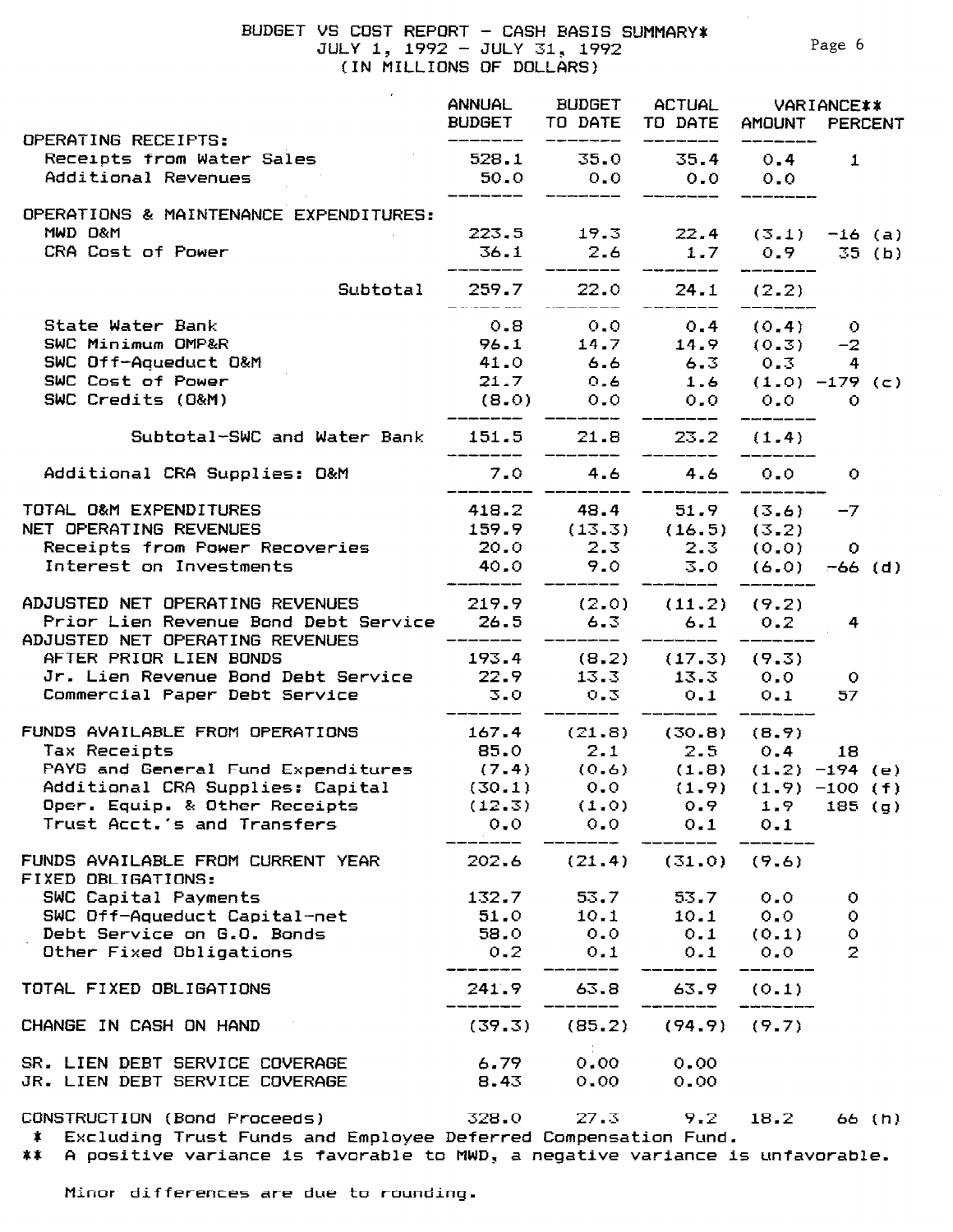#### CASH BASIS SUMMARY VARIANCE EXPLANATIONS ( Through JULY 31, 1992 >

Page

 $\sim$ 

#### Criteria: +\$500,000 and 10 percent or more

#### OPERATIONS AND MAINTENANCE EXPENDITURES

- a. MWD O&M expenditures are \$3.1 million over budget estimates for the first month of the fiscal year due to the timing of cash disbursements. The variance should decrease over the next few months.
- b. CRA power is 35 percent under budget for the first month of the fiscal year mainly due to lower supplemental energy rates than were anticipated in the Annual Budget.
- C. SWP variable power is \$1.0 million over budget because deliveries from DWR during April (July cash) were approximately 17,000 acre-feet greater than had been anticipated in the budget.

#### OTHER RECEIPTS

d. Interest received on investments is \$6.0 million less than budget. The difference is mainly due to the timing of interest collections during July and the continued downturn in market interest rates.

#### FUNDS AVAILABLE FROM OPERATIONS

- e. Pay-As-You-Go and General Fund construction disbursements are \$1.2 million above budget due to greater than anticipated payments during July related to the on line procurement system and the Water Accounting Classification and Invoicing System automation projects. It is anticipated that construction disbursements will match the budget estimate by the end of the fiscal year.
- f. The \$1.9 million variance relates to payments made during July for the Palo Verde Land Fallowing Agreement. The budget anticipated the first payments to be made in August.
- 8. Operating equipment purchases and other receipts are \$1.9 million under budget mainly due to reimbursements from the O&M Fund related to the fiscal year end closing of usage rates for operating equipment,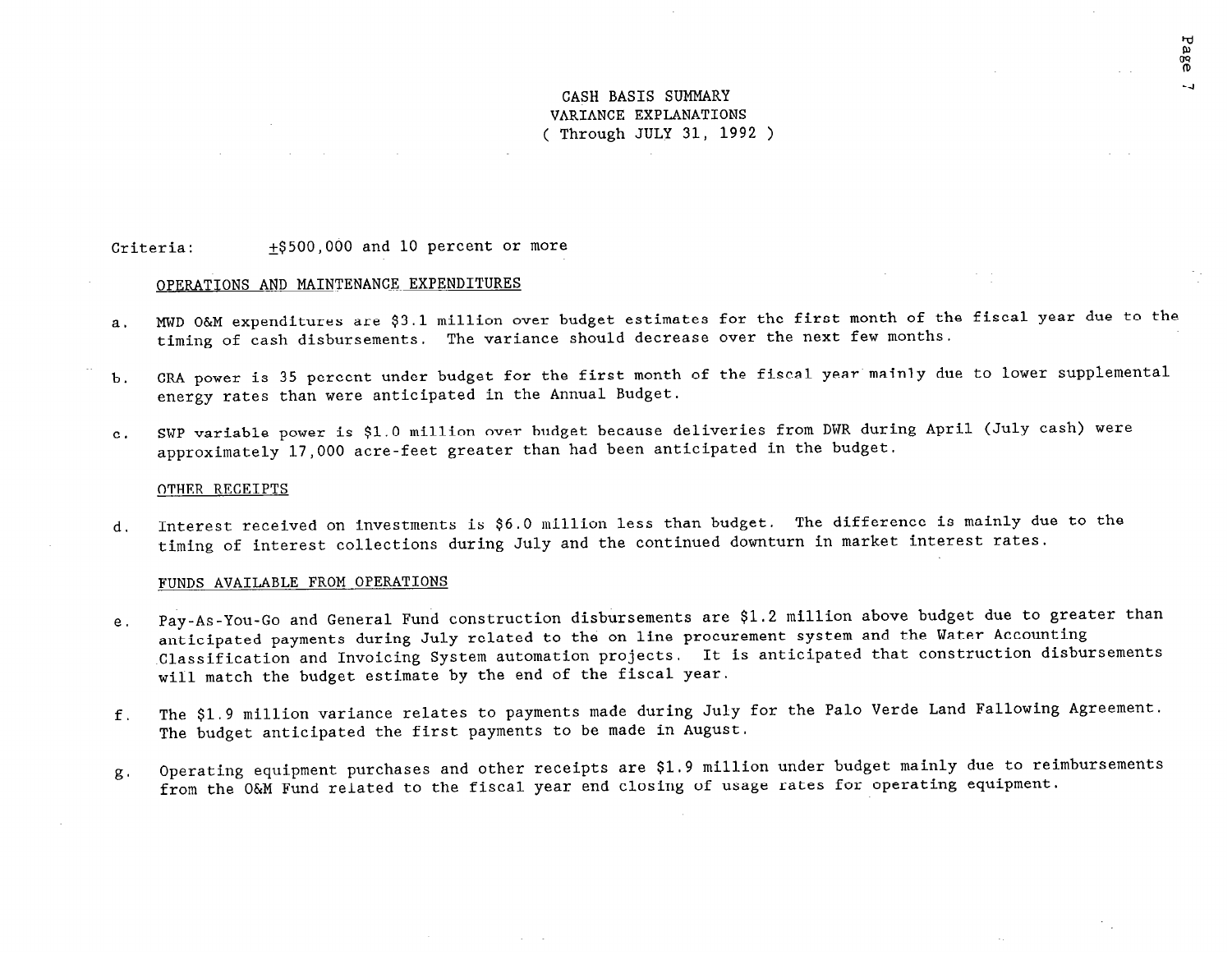h. Construction expenditures from bond proceeds are 66 percent below budget mainly because work on the Garvey Reservoir has been delayed due to filing of the Environmental Impact Report; payments for construction on the Jensen Treatment Plant expansion were less than anticipated; and design work has been delayed on the Cleveland Tunnel, San Diego Pipeline No, 6, and the Inland Feeder due to environmental considerations. Additionally, work on a number of projects has been deferred in accordance with the General Manager's five-point cost reduction program.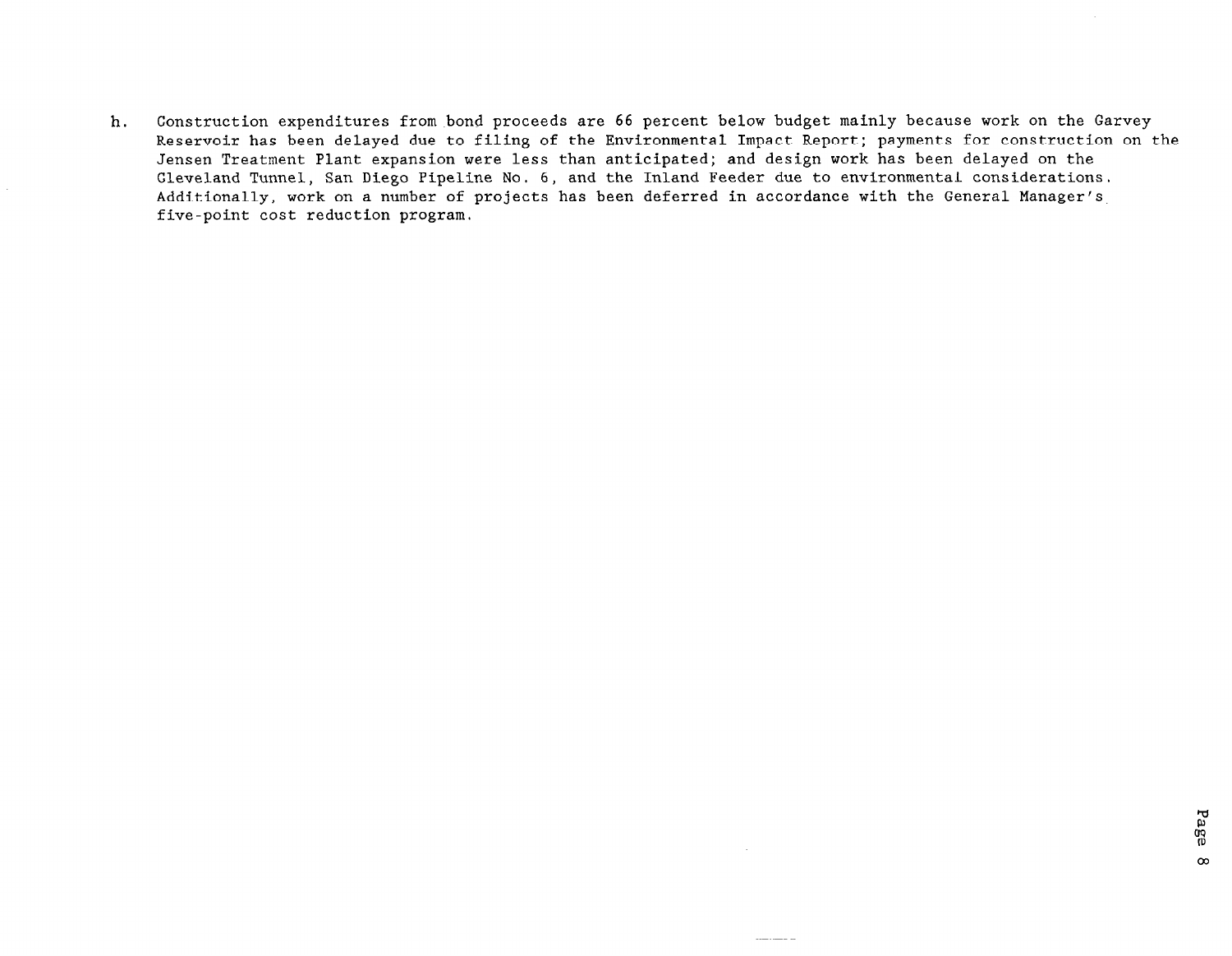

SUPPLIES ON THE COLORADO RIVER AQUEDUCT.

Page<sup>1</sup>  $\ddot{\circ}$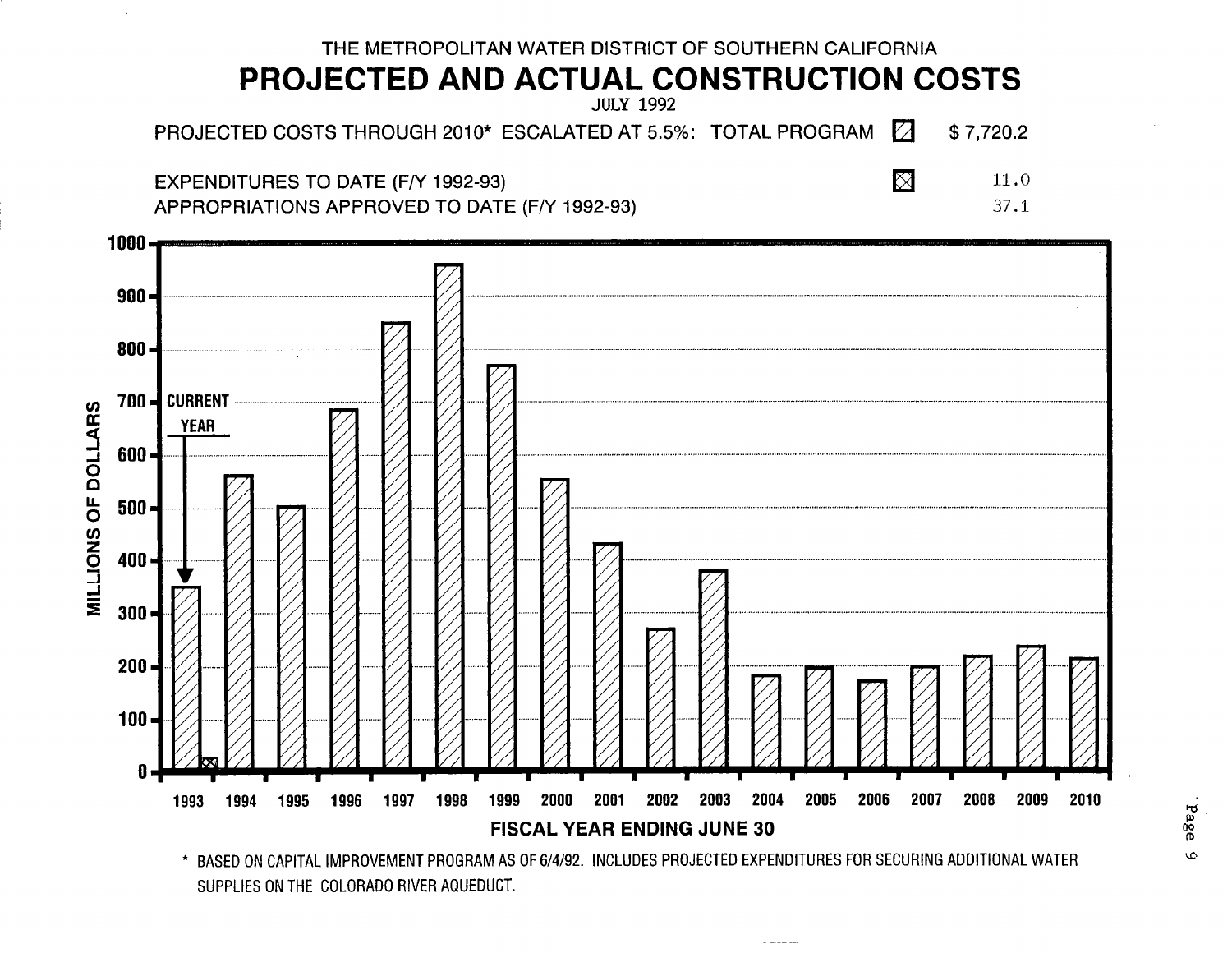# THE METROPOLITAN WATER DISTRICT OF SOUTHERN CALIFORNIA PROJECTED FIXED SWC CHARGES THROUGH 2035





Page r,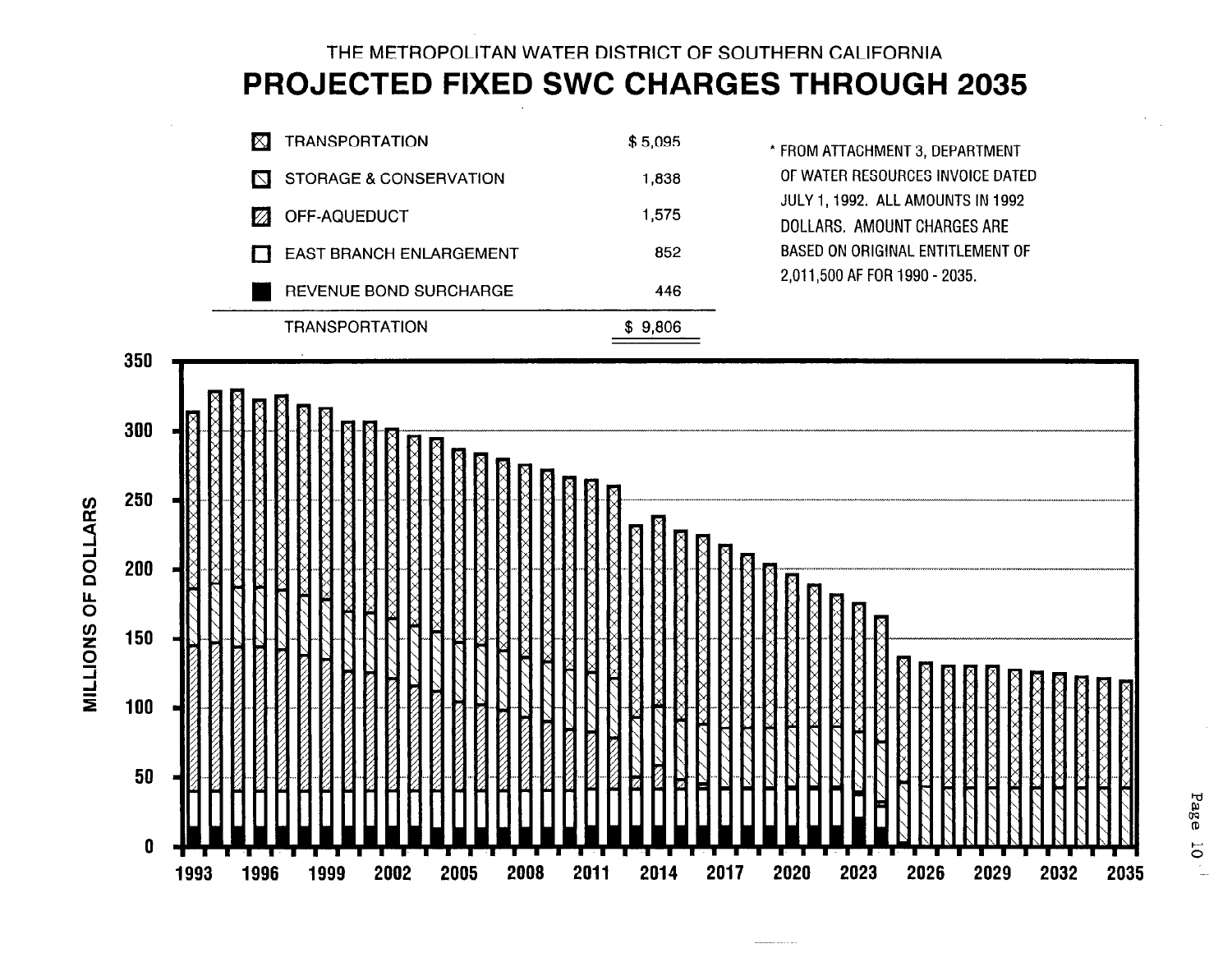# THE METROPOLITAN WATER DISTRICT OF SOUTHERN CALIFORNIA HISTORICAL CONSTRUCTION EXPENDITURES

from 7-1-66 through 6-30-92

**EXPENDITURES THROUGH 6-30-92 \$ 1.73 BILLION** 

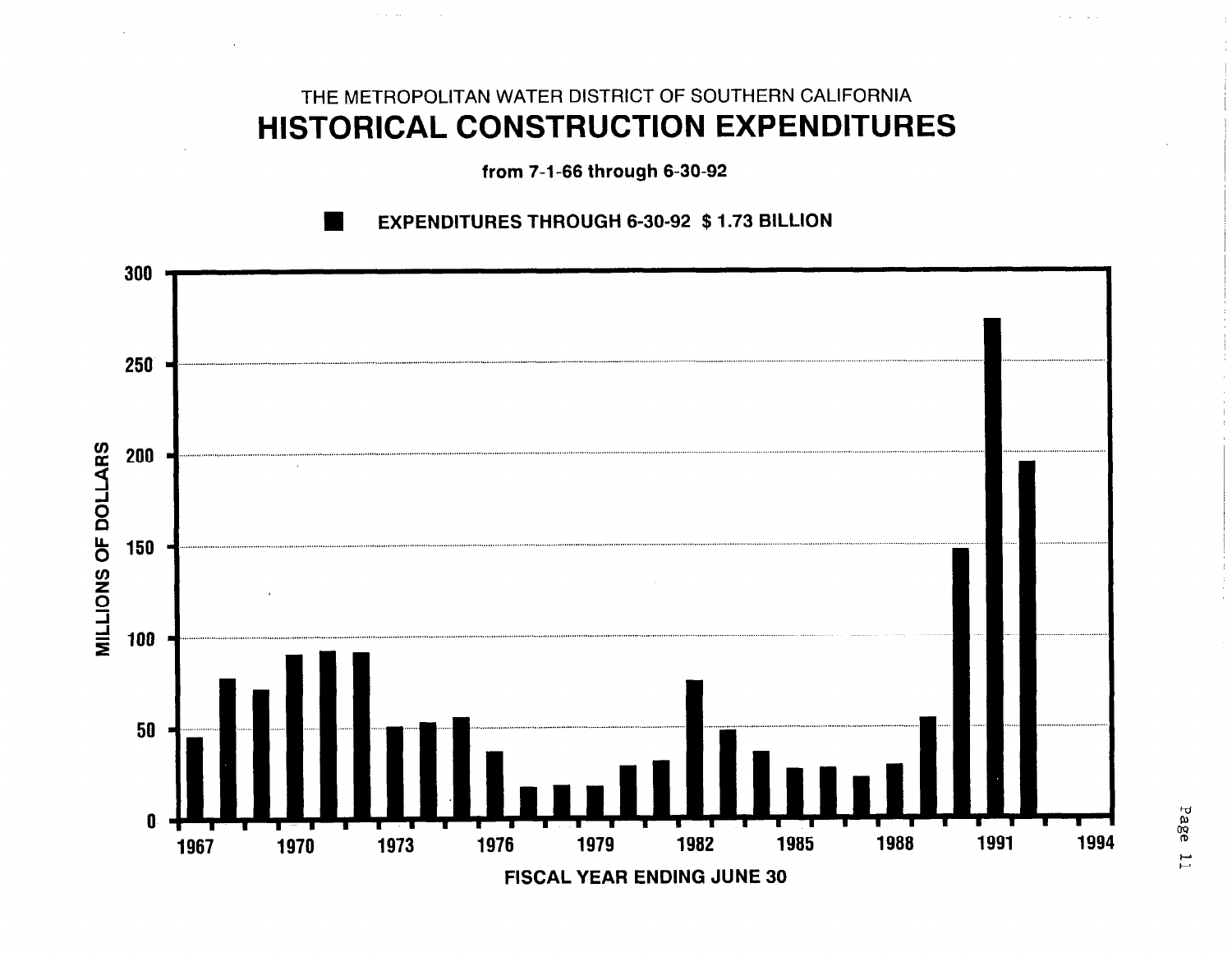

August 19, 1992

Board of Directors  $70.7$ 

From: General Counsel

Subject: Review as to Eligibility of Securities Invested in by the Treasurer for the Month of July 1992

Pursuant to Sections  $2741(a)$  and  $5101(b)(5)$  of the Administrative Code, this office has examined the Treasurer's Monthly Report to the Board for the month of July 1992 covering the investment of securities for that period. The reported forms of investment are within the eligible group of securities authorized by Section 5101(b)(2) of the Administrative Code, and as of the end of the month are within the percentage constraints specified in that section.

Fed Vucky

JWM:gm memo-jm\treas-08.rpt

cc: C. Boronkay

G. D. Leddy

D. I. Furukawa

R. D. Sjoberg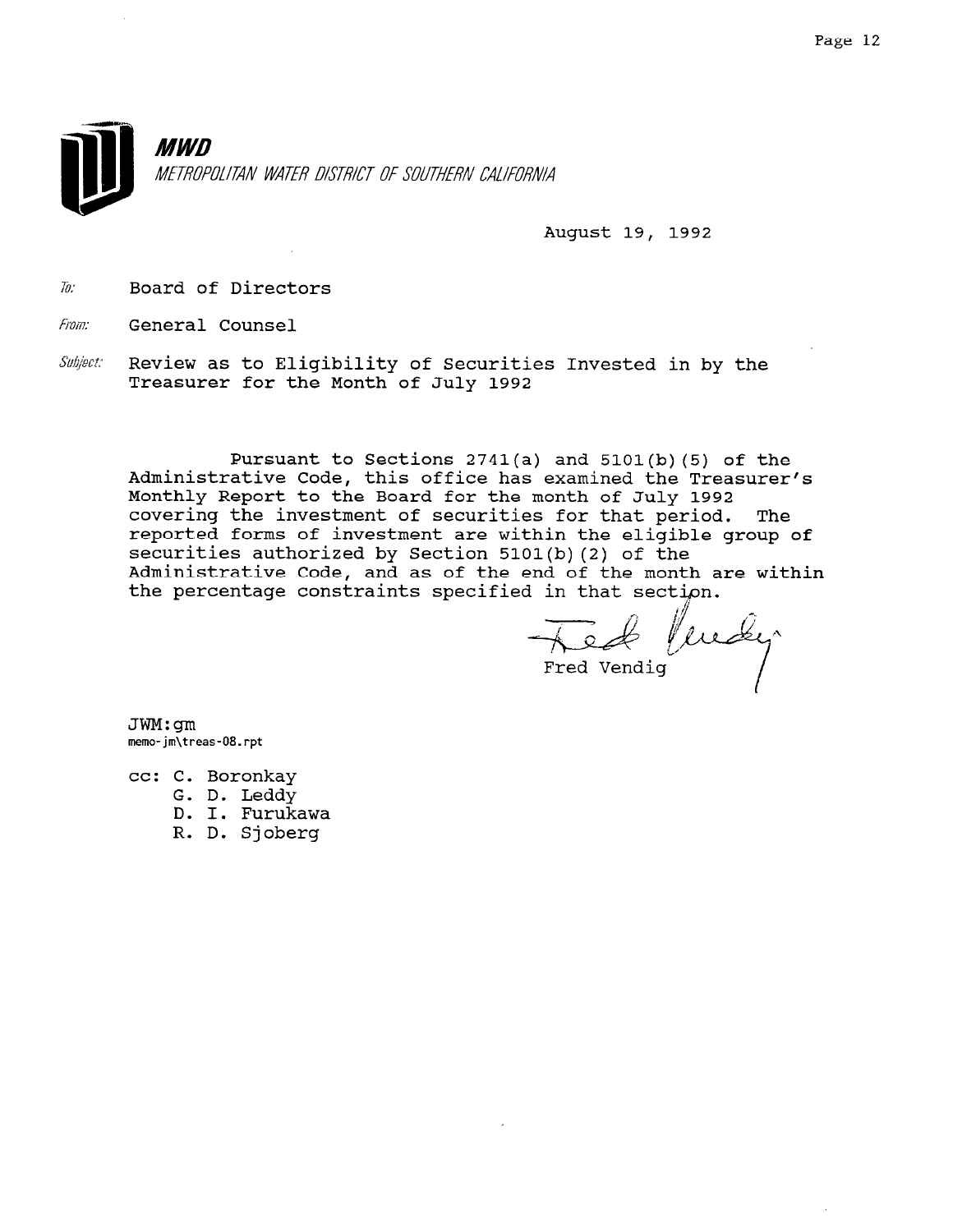

August 20, 1992

**70:** General Manager

From: Treasurer

Subject: Treasurer's Monthly Report - July 1992

This letter transmits a summary report of investments and cash balances and yield comparisons for the end of the current month. A detail report of investments is filed each month with the Executive Secretary. These reports are required by Section 5114 (b) of the Administrative Code. All of the investments comply with Section 5101 of the Administrative Code and the Investment Policy dated March 17, 1992.

District investments and cash balances are held in various funds designated for certain purposes as follows:

|                               | Par Value     | Book Value    |
|-------------------------------|---------------|---------------|
| Operating Funds               | \$195,648,000 | \$195,734,000 |
| State Water Contract Fund     | 7,401,000     | 7,401,000     |
| Debt Service Funds            | 66,440,000    | 66,067,000    |
| Water Rate Stabilization Fund | 147,932,000   | 148,289,000   |
| Total                         | \$417,421,000 | \$417,491,000 |
| Construction and Trust Funds  | \$305,878,000 | \$277,716,000 |

The average weighted days to maturity is 541.0 days. The return on investments repred from 3.3 percent to 10.0 percent. return on investments ranged from 3.3 percent to 10.3 percent.<br>Interest earnings and average weighted portfolio yields follow:

|      |      | Interest Earnings      |                                              |                                   |
|------|------|------------------------|----------------------------------------------|-----------------------------------|
| July | 1992 | Month<br>$$3,400,000*$ | Fiscal Year<br><u>to Date</u><br>\$3,400,000 | Portfolio<br>Yield<br>$5.1% \; *$ |
| July | 1991 | \$4,909,916            | \$4,909,916                                  | 6.9%                              |
|      |      |                        | cupan                                        |                                   |

Richard D. Sjoberg  $\theta$ 

\* Estimated

RDS:yc

Attachments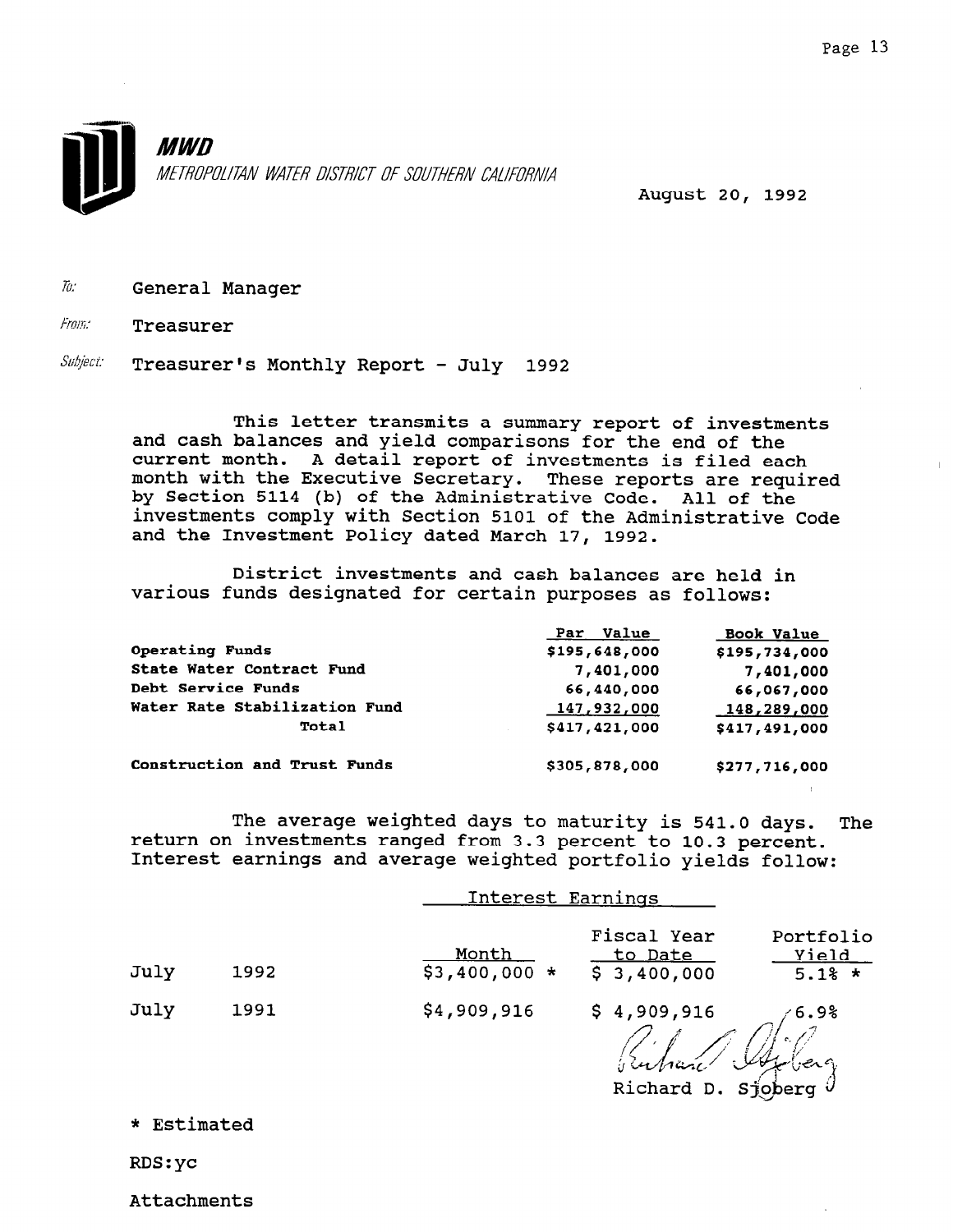#### Summary Report of Investment Activity & Status of Cash for the Month Ending July 31, 1992 (Shown at Face Value and in \$ Thousands)

|                                                            |                                    |                                      | WITH- |                          |                 | % of Portfolio |                              |
|------------------------------------------------------------|------------------------------------|--------------------------------------|-------|--------------------------|-----------------|----------------|------------------------------|
| <b>SECURITIES:</b>                                         | <b>BEGINNING</b><br><b>BALANCE</b> | PURCHASES DRAWALS<br><b>DEPOSITS</b> |       | SALES MATURITIES BALANCE | <b>ENDING</b>   | ACT.           | <b>ADMIN.</b><br><b>CODE</b> |
| <b>U. S. TREASURY</b>                                      | \$301,120                          | \$47,938                             |       | \$84,025                 | \$265,033       | 36.7 100       |                              |
| <b>U.S. GUARANTEES-GNMA'S</b>                              | 9,205                              |                                      |       | \$215                    | 8,990           |                | 1.2 100                      |
| <b>FEDERAL AGENCIES</b>                                    | 110,650                            | \$3,670                              |       | 32,730                   | 81,590          | 11.3 33        |                              |
| <b>REPURCHASE AGREEMENTS:</b>                              | 160,490                            | 637,883                              |       | 659,328                  | 139,045         | 19.2 30        |                              |
| <b>BANKERS' ACCEPTANCES</b>                                | 51,750                             | 26,000                               |       | 19,000                   | 58,750          | 8.1            | 30                           |
| <b>COMMERCIAL PAPER</b>                                    | 130,250                            | 395,872                              |       | 393,927                  | 132,195         | 18.3 20        |                              |
| <b>NEGOTIABLE CERTIFICATES</b><br>OF DEPOSIT               | 40.794                             | 5,419                                |       | 23,000                   | 23,213          | $3.2$ 20       |                              |
| <b>LOCAL AGENCY INVESTMENT</b><br><b>FUND - CALIFORNIA</b> | 15,000                             |                                      |       | $\mathbf 0$              | 15,000          | 2.1            | (A)                          |
| <b>CALIFORNIA SWP BONDS</b>                                | 35                                 | $\mathbf{0}$                         |       |                          | 35 <sup>°</sup> | 0.0            | (B)                          |
| <b>SUBTOTAL</b>                                            | \$819,294                          | \$1,116,782                          |       | \$1,212,225              | \$723,851       |                |                              |
| <b>CASH:</b>                                               |                                    |                                      |       |                          |                 |                |                              |
| <b>MWD CREDIT UNION</b>                                    | \$100                              |                                      |       |                          | \$100           | 0.0            | (C)                          |
| <b>DEMAND ACCOUNTS</b>                                     | 1,002                              | 41                                   |       |                          | \$1,043         | 0.1            | 100                          |
| PETTY CASH/DRAFT ACCTS                                     |                                    | <u> 174 - 18 10 - 18 10 - 18 1</u>   |       |                          |                 | 0.0            | (D)                          |
| LESS OVERNIGHT INVEST.                                     | 123<br>(730)                       | (1, 029)                             |       |                          | ( \$1,759)      | $-0.2$         | (E)                          |
| <b>SUBTOTAL</b>                                            | \$446                              | (\$988)                              | \$10  | \$0                      | (\$552)         |                |                              |
| <b>TOTAL</b>                                               | \$819,740                          | \$1,115,794                          | \$10  | \$1,212,225              | \$723,299       | 100.0          |                              |

A) The limit is currently \$15,000,000.

B) Additional purchases limited to one \$5,000 bond of each series of SWP bonds.

C) Currently \$100,000.

D) Petty Cash, \$4,000; Draft Accounts, \$60,000.

E) Includes investment of outstanding checks.

Note: Excludes cash and securites held in escrow for refunding Series F Gen. Oblig. and 1983 Rev. bonds. (Subject to review with Controller's final records.)